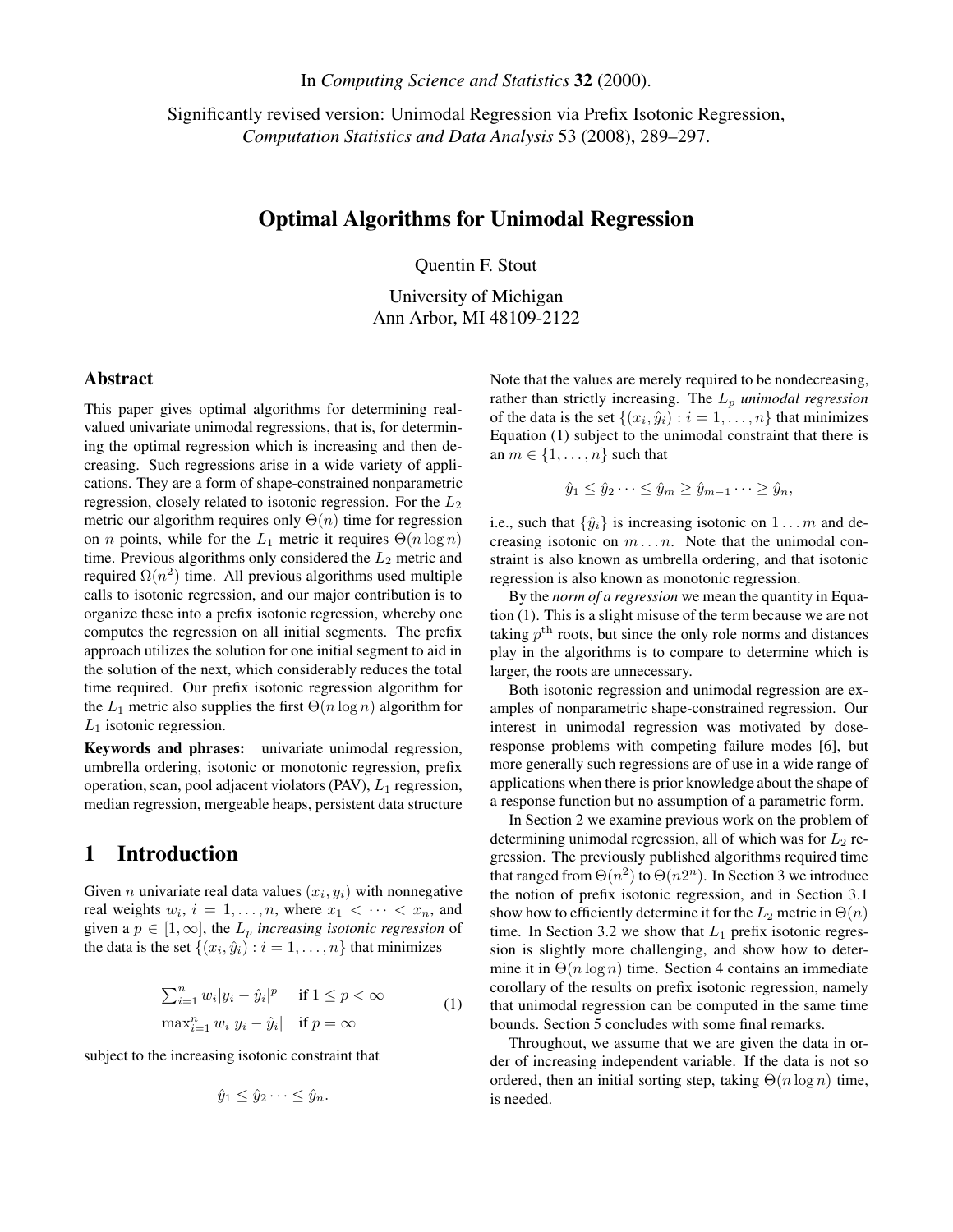

Figure 1:  $L_2$  Increasing Isotonic Regression

## 2 Previous Work

Isotonic regression does not yield a smooth curve, but rather a collection of level sets where the regression is constant. For example, Figure 1 shows the  $L_2$  increasing isotonic regression of a set of data with equal weights, where the black dots represent data values and the red/gray lines represent the level sets. Dots that are red/gray represent data values that are also regression values. (Equivalently, these are dots with no lines directly above or below.) It can occur that none of the data values are also regression values.

It is well-known that the  $L_2$  increasing isotonic regression can be determined in  $\Theta(n)$  time. Several optimal algorithms use some variation of the "pair adjacent violators" (PAV) approach [1]. In this approach, initially each data value is viewed as a level set. At each step, if there are two adjacent level sets that are out of order (i.e., the left level set is above the right one) then the sets are combined and the weighted  $L_2$ mean of the data values becomes the value of the new level set. It can be shown that no matter what order is used to combine level sets, once there are no level sets out of order the correct answer has been produced [12].

Apparently all previous work on unimodal regression has concentrated on  $L_2$  regression, though the basic approach can be applied to arbitrary metrics. Previous researchers solved the problem by trying each possible  $i$  as the location of the maximum. For each  $i$  they fit increasing isotonic and decreasing isotonic curves to the remaining points, and determine the distance between the resulting fit and the data. The smallest distance attained corresponds to the solution of the problem.

Testing each new value of  $i$  results in new calls to procedures to determine isotonic fits. The fastest and most straightforward approach, used in [4, 5, 7, 11, 13] and given in Figure 2, fits an increasing curve to the values corresponding to  $x_1 \ldots x_i$  and a decreasing curve to the values corresponding to  $x_i \dots x_n$ . Since  $L_2$  isotonic regression of m points can be determined in  $\Theta(m)$  time, this approach to determining uni{mode: location of mode of best unimodal fit}

do  $i=1, n$ distl(*i*) = norm\_increasing\_iso\_regres( $x_1 \ldots x_i$ ) distr $(i)$  = norm\_decreasing\_iso\_regres $(x_i\,\ldots x_n)$ enddo

mode=arg min  $\{dist(i)+dist(i): 1 \le i \le n\}$ 

Figure 2: Best Previous Unimodal Regression Algorithm

modal regression takes

$$
\Theta\left(\sum_{i=1}^{n} C + \Theta(i-1) + \Theta(n-i)\right) = \Theta(n^2)
$$

time.

A somewhat different approach was used in [8]. He noted that for any unimodal function, the values on both sides of the maximum can be rearranged into a single decreasing sequence. For example, if  $n = 5$  and if  $x_3$  is the location of the maximum, then the remaining values could be in the decreasing order corresponding to one of the sequences  $(x_2, x_1, x_4, x_5), (x_2, x_4, x_1, x_5), (x_2, x_4, x_5, x_1),$  $(x_4, x_2, x_1, x_5), (x_4, x_2, x_5, x_1),$  or  $(x_4, x_5, x_2, x_1)$ . For each such sequence he determined the isotonic regression, and the one with minimal norm was the one that corresponded to the best unimodal fit with  $x_3$  as maximum. Varying i through all possible locations of the maximum would then give the globally best fit.

By combining them into a single order, instead of utilizing the fact that the best regression on each side is independent of the other side, the number of isotonic regressions required by [8] was far greater than those used by others. It can be shown that exactly  $2^{n-1}$  isotonic regressions are required (see Appendix A), and thus the total time of this approach is  $\Theta(n2^n)$ . This is substantially worse than the approach in Figure 2, and is feasible for only small values of  $n$ .

In general, the mode of the best unimodal fit is not unique. For example, if the weighted data values are  $\{(1,1,1), (2,0,1),$  $(3,1,1)$ , as in Figure 3, then for any norm, one best unimodal fit is  $\{(1,1), (2,0.5), (3,0.5)\}$ , with mode at 1, and another best unimodal fit is  $\{(1,0.5), (2,0.5), (3,1)\}$ , with mode at 3. All of the previously published algorithms, and the ones herein, can locate all of the modes that correspond to best fits, and some secondary criteria could be applied to select among them. The algorithms in this paper do not apply such criteria, but the modifications to do so are straightforward.

Despite the nonuniqueness of the optimum, it is easy to show that for any  $L_p$  metric with  $p < \infty$ , for any optimum mode  $x_m$ , the value at  $x_m$  of its optimum fit is the original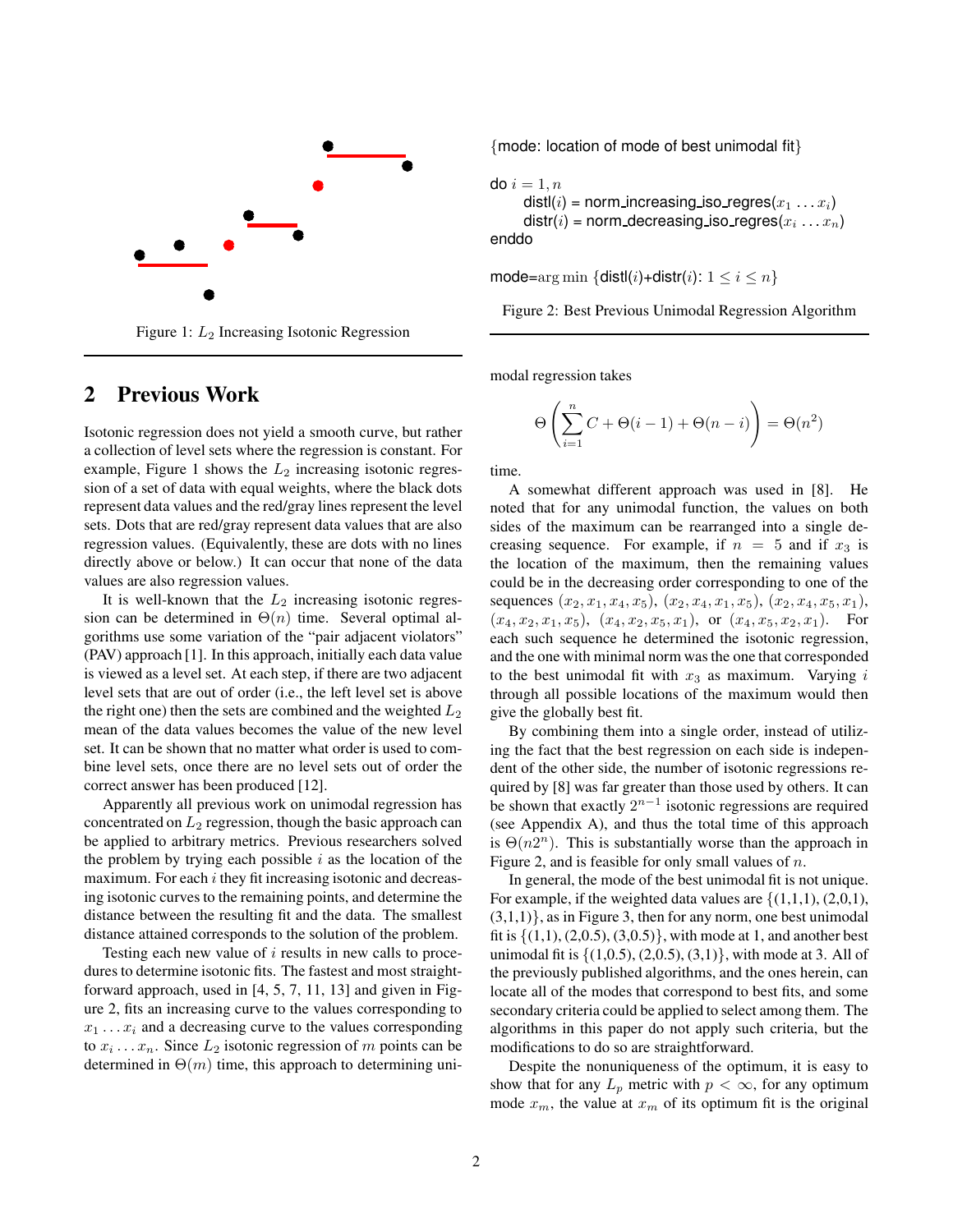

Figure 3: Data Values with Nonunique Mode



data value  $y_m$ . It is also easy to see that the increasing isotonic regression on  $x_1 \ldots x_m$  has value  $y_m$  at  $x_m$ , as does the decreasing isotonic regression on  $x_m \dots x_n$ . Figure 4 shows a unimodal regression where all the data have equal weights. The dots represent data values, and the red/gray lines represent the level sets. Red/gray dots represent data values that are also regression values. The mode of the regression is the tenth dot from the left.

# 3 Prefix Isotonic Regression

Given real data values  $\{(x_i, y_i)\}\$  with nonnegative real weights  $\{w_i\}$ ,  $i = 1, \ldots, n$ , and given a metric  $\mu$  on the reals, the µ *prefix isotonic regression problem* is to determine, for all  $m, 1 \leq m \leq n$ , the  $\mu$  increasing isotonic regression on the subset consisting of weighted values with indices  $\leq m$ . That is, it is to determine the  $\mu$  increasing isotonic regression for all initial portions of the data.

Note that prefix isotonic regression determines exactly the set of increasing isotonic regression problems examined by [4, 5, 7, 11, 13]. However, the critical observation is that determining all of them should be approached as a single integrated problem, rather than merely as a collection of calls to subroutines to solve each subproblem. Prefix operations, also called *scan operations* (the term that was used for them in the computer language APL), are utilized as building blocks for various efficient algorithms in computer science. In parallel computing, prefix operations are also known as *parallel prefix operations* since often all values can be determined concurrently.

The basic prefix isotonic regression algorithm is given in Figure 5. The outermost loop on  $i$  goes through the points {left(i): left endpoint of level set containing  $x_i$ } {mean(i): mean value of level set containing  $x_i$ }  $\{$ dist $(i)$ : norm of increasing isotonic regression on  $x_1 \ldots x_i$ 

mean(0) = 
$$
-\infty
$$
  
\nleft(0) = 0  
\ndist(0) = 0  
\ndo  $i = 1, n$   
\n $\hat{y} = y_i$   
\n $\ell = i$   
\nwhile  $(\hat{y} \le \text{mean}(\ell-1))$  do  
\n{merge with level set to left}  
\n $\ell = \text{left}(\ell-1)$   
\n $\hat{y} = \text{weighted mean of } (y_\ell, w_\ell) \dots (y_i, w_i)$   
\nendwhile  
\nmean(i) =  $\hat{y}$   
\nleft( $i = \ell$   
\nnewdist = weighted dist.  $\hat{y}$  to  $(y_\ell, w_\ell) \dots (y_i, w_i)$   
\ndist( $i$ ) = newdist+dist( $\ell-1$ )





in increasing indexing order, adding them to the previous solution. The "loop invariant" is that at the start of the loop, the increasing isotonic regression of the points  $x_1 \dots x_{i-1}$ has been determined. In right to left order, it consists of the level set containing points with indices  $left(i - 1)...i - 1$ , with value mean $(i - 1)$ , the level set containing points with indices left(left( $i - 1$ ) – 1) ... left( $i - 1$ )–1, with value mean(left( $i - 1$ ) – 1), the level set containing points with indices left(left(left( $i-1$ )−1)−1) ... left(left( $i-1$ )−1)−1 with value mean(left(left( $(i-1)-1$ )–1), and so on. Further, the norm of this regression is  $dist(i - 1)$ .

More generally, we have the following fact:

Observation 1: After the algorithm in Figure 5 has completed, for any index  $m, 1 \leq m \leq n$ , the increasing isotonic regression on the leftmost  $m$  values can be recovered in  $\Theta(m)$  time from the values stored in left() and mean(), and has norm dist $(m)$ .

The recovery proceeds exactly as above, in right-to-left order. Note that when a new point at index  $i$  is added, it updates only the left(i), mean(i), and dist(i) entries, leaving the earlier entries unchanged since values for other indices within the merged level set will never be referred to again and hence are not needed. The left() and mean() arrays form what is called a *persistent data structure*, allowing one to rapidly recreate the intermediate regressions. Most data structures typically destroy intermediate states.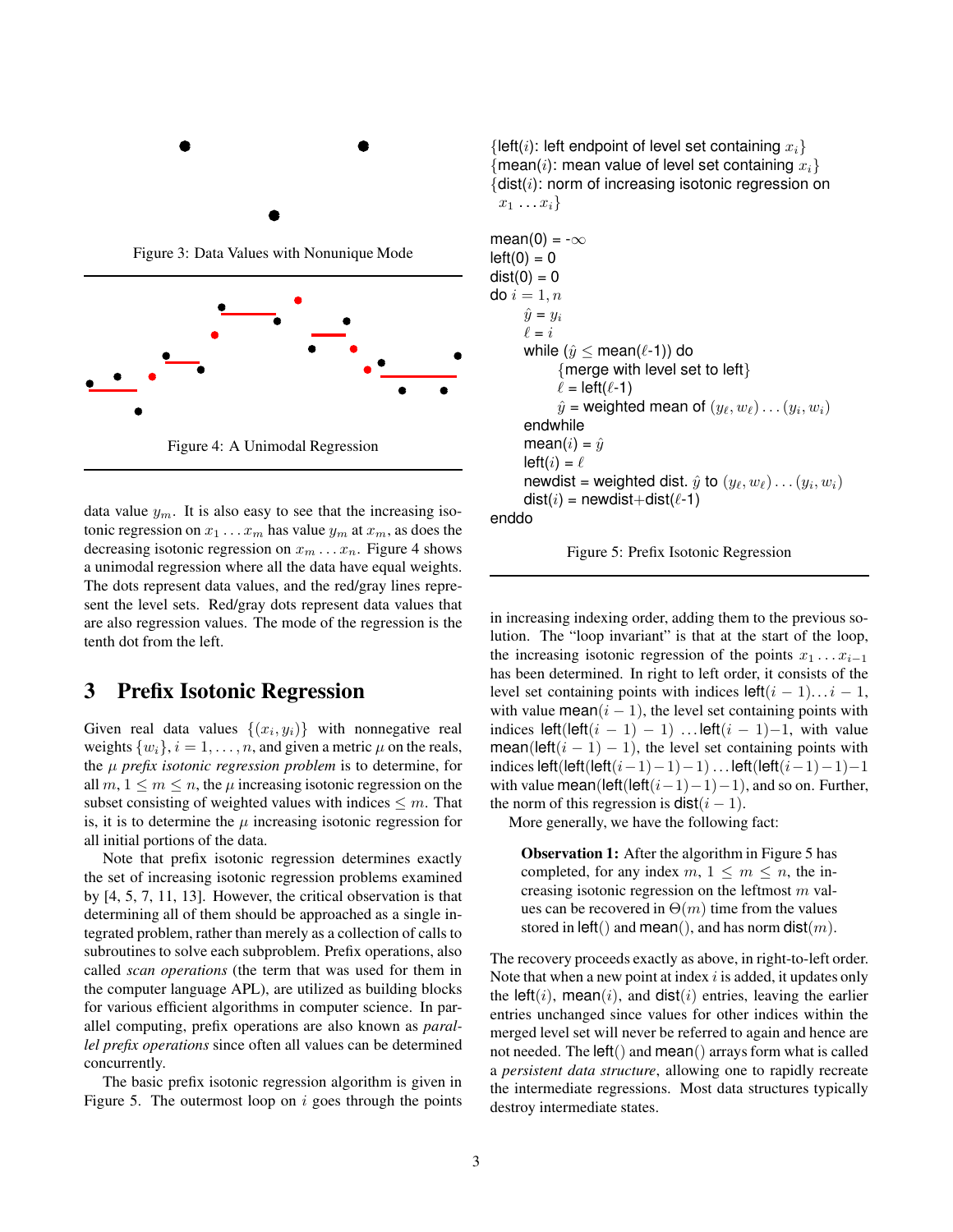If the value of the new point,  $y_i$ , is greater than the mean of the level set containing  $x_{i-1}$ , then it is easy to see that the increasing isotonic regression of the points with indices 1 . . . *i* is merely that of the points  $1 \ldots i - 1$  unioned with a new level set consisting only of  $x_i$  with value  $y_i$ . However, if  $y_i$  is less than or equal to the mean of the level set containing  $x_{i-1}$ , then they are out of order and must be merged. This new merged level set is then compared to the level set to its left. If they are in order, i.e., if the mean of the left level set is less than the mean of the right level set, then the process is done, while if their means are out of order they are merged and the process of comparing to the left is repeated. This is accomplished in the while-loop.

The fact that this merging process correctly determines the increasing isotonic regression for the new initial segment follows immediately from the PAV property.

To apply the algorithm in Figure 5 to a specific metric, one needs to determine how to do the operations inside the while-loop, i.e., how to determine the mean and distance of the merged level sets. As will be shown in Sections 3.1 and 3.2, efficiently implementing these operations heavily depends upon the metric.

**Observation 2:** If the operations of determining the mean and distance in the while-loop can be accomplished in constant time, then the entire algorithm requires only  $\Theta(n)$  time. This is because the total number of iterations of the while-loop can be at most  $n - 1$ . This may not be obvious since the while-loop may be iterated  $\Theta(n)$  times for a single value of  $i$ , and the loop is encountered  $n$  times. However, every time the loop is iterated, two disjoint nonempty level sets have been merged. One can view the data set as initially being  $n$  disjoint sets, and these can only be merged at most  $n - 1$ times. It is clear that all of the other operations within the while-loop take constant time per iteration, and that the operations outside the while-loop take constant time per iteration of  $i$ .

Notice that if one determines the mean and distance functions for a level set by just calling a function to compute them, given all the elements, then it will take  $\Omega(m)$  time for a set of size  $m$ , and it is easy to see that this would require the algorithm to take  $\Omega(n^2)$  total time in the worst case, i.e., it would be as bad as the algorithm in Figure 2. To achieve better results, one needs to utilize previous calculations for the level sets to aid in the calculations for the newly merged sets. Techniques to do this will depend upon the metric.

#### 3.1  $L_2$  Prefix Isotonic Regression

To apply the prefix isotonic regression algorithm to the  $L_2$ metric, one needs procedures for determining the mean and  $\{\mathsf{sum}(i)$ : weighted sum of values in  $x_i$ 's level set}  $\{sum(i):$  weighted sum of squares of values in  $x_i$ 's level set}

{weight(i): sum of weights of  $x_i$ 's level set}

```
do i = 1, n\mathsf{sum}(i) = w_i \cdot y_isumsq(i) = w_i \cdot y_i^2weight(i) = w_iwhile (\hat{y} \leq \text{mean}(\ell-1)) do
            {merge with level set to left}
            sum(i) = sum(i) + sum(\ell-1)sumsq(i) = sumsq(i) + sumsq(\ell-1)weight(i) = weight(i)+weight(\ell-1)
            \ell = \text{left}(\ell-1)\hat{y} = sum(i)/weight(i)
      endwhile
      newdist = sumsq(i) - sum(i)^2/weight(i)
```
enddo

```
Figure 6: Additions to Determine L_2 Regression
```
distance of the  $L_2$  level sets. Fortunately, it is well known that the algebraic properties of this metric make this a simple task. We introduce additional functions sum(), sumsq() and weight(), as shown in Figure 6.

With the simple additions of Figure 6 to Figure 5, the following result concerning running time follows immediately from Observation 2 since the operations in Figure 6 take constant time per iteration. The time for recovering solutions follows from Observation 1.

**Theorem 1** Given weighted data  $\{(x_i, y_i, w_i) : i =$  $\{1, \ldots, n\}$ , in  $\Theta(n)$  *total time the algorithm of Figure 5, with the additions in Figure 6, will determine, for every* m, the norm of the  $L_2$  *increasing isotonic regression of*  $\{(x_i, y_i, w_i) : i = 1, \ldots, m\}$ . Further, after the algorithm *has been run, for any* m, *in*  $\Theta(m)$  *time the*  $L_2$  *increasing isotonic regression of*  $\{(x_i, y_i, w_i) : i = 1, \ldots, m\}$  *can be recovered.* ✷

#### 3.2  $L_1$  Prefix Isotonic Regression

For  $L_1$  regression the situation is much more complex than it was for  $L_2$  regression. Given a weighted set of values, their  $L_1$  mean is the weighted median. Weighted medians are not always unique, so for simplicity we utilize the largest such value. In a specific application one might wish to add secondary criteria to determine which weighted median to use. While it is well-known that one can determine a weighted median in time linear in the number of values, such an approach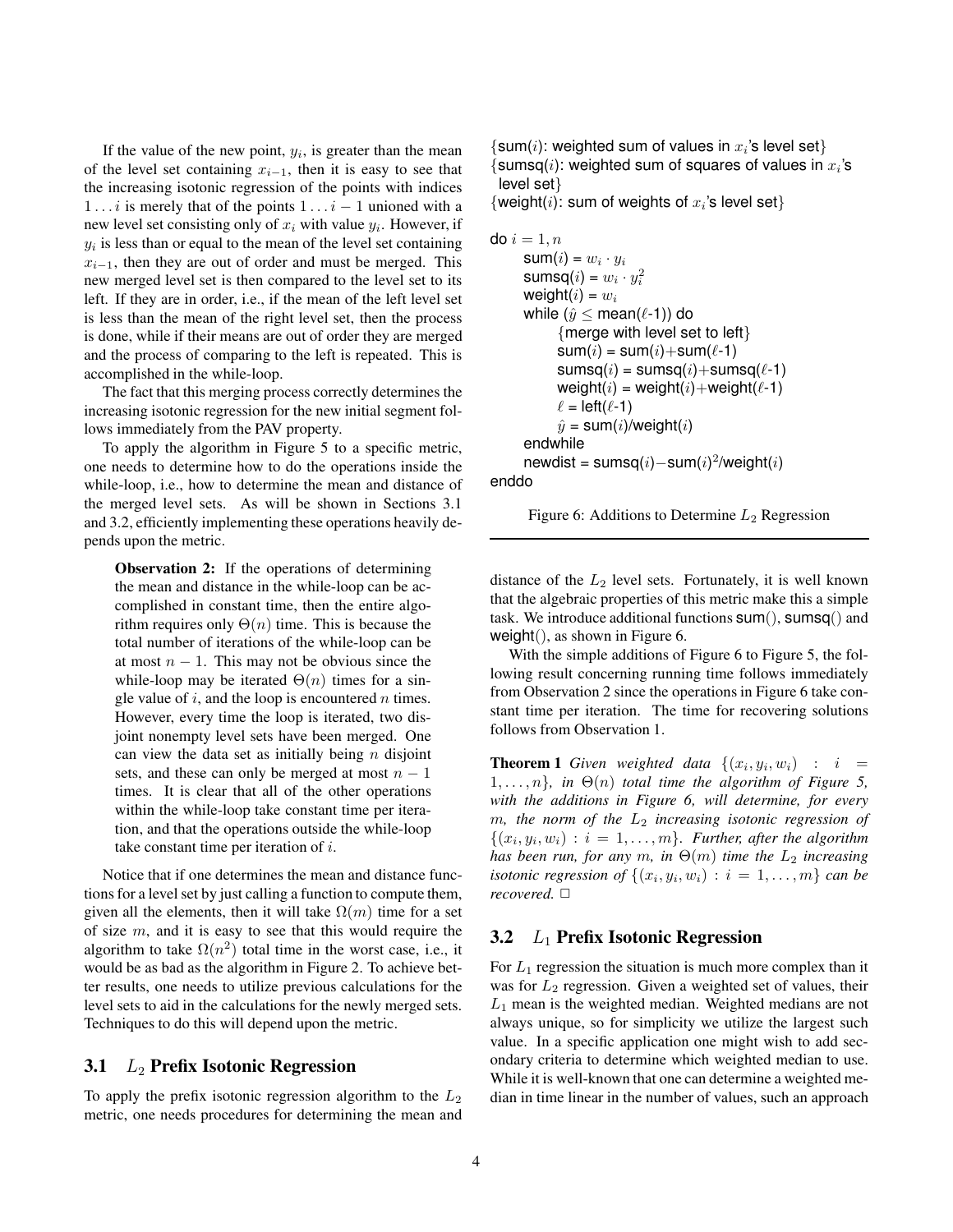would only yield an algorithm taking  $\Theta(n^2)$  time. Unfortunately there are no algebraic identities which easily allow one to reuse calculations when merging level sets, so a more complicated approach is needed.

For each level set with right endpoint  $i$  we maintain two additional data structures,  $top(i)$  and bottom $(i)$ . In top $(i)$ we maintain information about all of the elements of the level set greater than the median (which is kept in  $mean(i)$ ), while  $bottom(i)$  maintains information about all of the elements less than or equal to the median. The operations for  $top(i)$ are:

- top(i).sum: weighted sum of elements in top(i).
- top(i).weight: sum of weights of elements in top(i).
- add(top(i), y, w): add value y with weight w to top(i).
- merge(top(i), top(j)): merge tops of two level sets.
- init(top(i)): initialize top(i).sum and top(i).weight to 0.

These operations are quite trivial, so the data structure is implemented as a simple record containing merely the sum and weight values, updated as shown in Figure 7. All of the operations can be implemented in constant time.

The information in bottom $(i)$  is more complex, providing the operations:

- bottom $(i)$ .sum: weighted sum of elements in bottom $(i)$ .
- bottom $(i)$ . weight: sum of weights of elements in bottom $(i)$ .
- bottom $(i)$ .max: largest value in bottom $(i)$ .
- pop(bottom $(i)$ ): remove largest value from bottom $(i)$ .
- merge(bottom(i), bottom(j)): merge bottoms of two level sets.
- init(bottom $(i), y, w$ ): initialize bottom $(i)$  to contain value  $y$  with weight  $w$ .

Note that there is an asymmetry between top() and bottom(). When two level sets are being merged, the new median will be less than the median of the left level set, and hence one can think of moving items from **bottom**() to **top**(). Once an item is in a top set it stays in top sets. This would not quite be true if one did a straightforward implementation of the algorithm in Figure 5, in that if one builds a new level set and then determines that it is below the level set to the left, then from the viewpoint of the right level set the median moves up, which might require items to move from top() to bottom(). To prevent this, we instead do a "look ahead" to see if the mean of the level set being worked on will be below the level set to the left, and if so then we immediately merge them rather than completing the determination of the mean of the current level set. Figure 7 shows how this is accomplished.

Efficiently implementing the bottom() operations is a crucial part of the  $L_1$  implementation. Implementing  $\text{pop}()$  and max in logarithmic time is quite easy via a standard abstract data structure known as a *heap*, appearing in any undergraduate data structures text, but adding the merge() operation while retaining logarithmic time is a bit more complicated. Fortunately, all of these operations are supplied by the abstract data structure known as *mergeable heaps*, which appears in many standard texts on advanced data structures or algorithms, such as [3]. By implementing the mergeable heaps via binomial heaps or Fibonacci heaps (see [3]), each of these three operations can be completed in  $O(\log m)$  time for a level set of  $m$  items. (For binomial heaps this is the worstcase time, while Fibonacci heaps have better amortized time per operation.) Providing the additional operations in constant time is straightforward.

**Theorem 2** Given weighted data  $\{(x_i, y_i, w_i) : i =$  $1, \ldots, n$ *, the algorithm in Figure 7 takes*  $\Theta(n \log n)$  *total time and will determine, for each m, the norm of the*  $L_1$  *increasing isotonic regression of*  $\{(x_i, y_i, w_i) : i = 1, \ldots, m\}$ . *Further, after the algorithm has been run, for any*  $m$ , *in*  $\Theta(m)$ *time the*  $L_1$  *increasing isotonic regression of*  $\{(x_i, y_i, w_i)$  :  $i = 1, \ldots, m$  *can be recovered.* 

*Proof:* For the timing analysis of the algorithm, in the innermost while loop, each iteration corresponds to moving an item from bottom() to top(). Since this can happen at most  $n - 1$  times, and all operations inside the loop take at most  $\Theta(\log n)$  time, the time is no worse than claimed. The time to recover regressions follows immediately from Observation 1.  $\Box$ 

To help understand why  $\Theta(n \log n)$  time is required, rather than  $\Theta(n)$ , we note that  $L_1$  prefix isotonic regression is as hard as sorting real values. To see this, let  $\{y_i : 1 \le i \le n\}$ be any set of real values, and let  $\{\tilde{y}_i : 1 \leq i \leq n\}$  represent the same set in decreasing order. Let  $u = -1 + \min_i y_i$ and  $v = 1 + \max_i y_i$ . Then for the weighted data sequence  $(0, v, n+1), (1, y<sub>1</sub>, 1), (2, y<sub>2</sub>, 1), \ldots (n, y<sub>n</sub>, 1), (n+1, u, 2),$  $(n + 2, u, 2), \ldots, (2n + 1, u, 2)$ , the level set value at  $n + i$ for the regression on indices  $0 \dots n + i$  is  $\tilde{y}_i$ , for  $1 \le i \le n$ , and thus determining these regressions will yield the values in sorted order.

It was an open question as to whether  $L_1$  isotonic regression could be computed in  $\Theta(n \log n)$  worst-case time. This was pointed out in [10], where they give a  $\Theta(n \log^2 n)$  algorithm for this problem. They also point out that a claim of a worst-case  $\Theta(n \log n)$  algorithm in [2] is incorrect. The algorithm in Figure 7 resolves this question in the affirmative.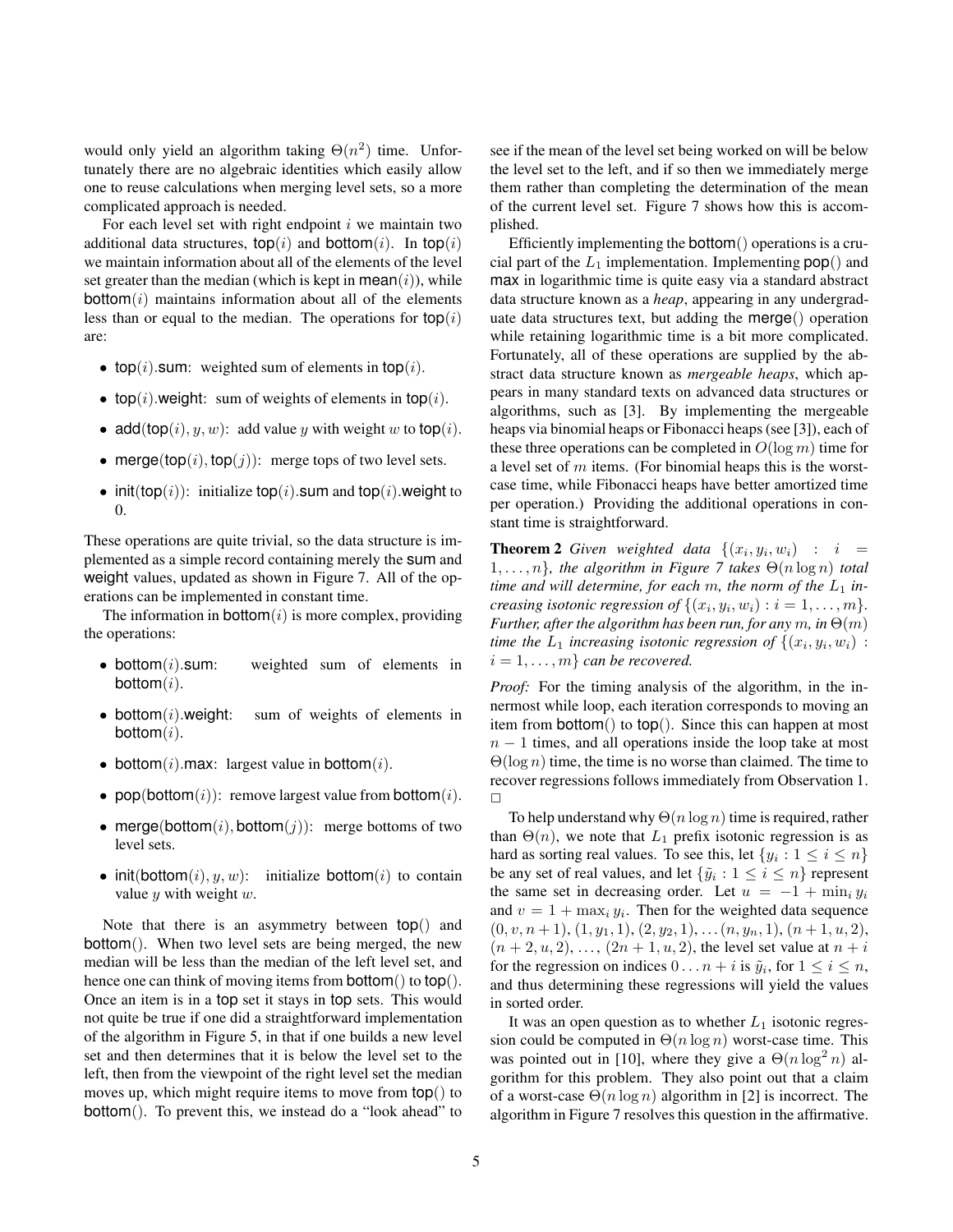```
mean(0) = -\inftyleft(0) = 0dist(0) = 0do i = 1, n\hat{y} = y_i\ell = i\mathsf{init}(\mathsf{bottom}(i)) = (y_i, w_i)\text{top}(i).sum = 0 {init(top(i))}
     top(i).weight = 0
     while (y \leq \text{mean}(\ell-1)) do {merge with level set to left}
           top(i).sum = top(i).sum + top(\ell-1).sum {merge(top(i),top(\ell-1))}
           top(i).weight = top(i).weight + top(\ell-1).weight
           merge(bottom(i),bottom(\ell-1))
           \ell = \text{left}(\ell - 1)(\hat{y}, w) = bottom(i).max
           while ((\hat{y} > mean(ℓ-1)) ∧ (top(i).weight+w < bottom(i).weight-w)) do
                 {have not yet found median of level set, nor gone below left level set, move bottom(i).max
                   to top(i)}
                 top(i).sum = top(i).sum+w \cdot \hat{y} {add(top(i),\hat{y}, w}
                 top(i).weight = top(i).weight+w
                 pop(bottom(i))(\hat{y}, w) = bottom(i).max
           endwhile
     endwhile
     mean(i) = \hat{u}left(i) = \ellnewdist = top(i).sum-\hat{y}·top(i).weight+\hat{y}·bottom(i).weight-bottom(i).sum
     dist(i) = newdist+dist(\ell-1)
enddo
```
Figure 7: L<sup>1</sup> Prefix Isotonic Regression

### 4 Unimodal Regression

It is a very simple process to modify the algorithm in Figure 2 to utilize prefix isotonic regression. This is given in Figure 8, producing an optimal algorithm for unimodal regression.

The time complexity of this algorithm is quite straightforward, since its total time is dominated by the time to perform the isotonic regressions.

**Theorem 3** Given weighted data  $\{(x_i, y_i, w_i) : i =$  $1, \ldots, n$ , the algorithm in Figure 8 will determine the uni*modal regression in*

- $\bullet$   $\Theta(n)$  *time for*  $L_2$  *regression, and*
- $\Theta(n \log n)$  *time for*  $L_1$  *regression.*

 $\Box$ 

As noted earlier, the optimum mode is not necessarily unique. The algorithm in Figure 8 merely selects an arbitrary mode among the optimal ones, but in some applications one may want to apply secondary criteria to make this selection.

## 5 Final Comments

We have shown that the problem of determining the unimodal regression of a set of data can be optimally solved by using an approach based on prefix isotonic regression. This approach is quite similar to that in [4, 5, 7, 11, 13], but achieves greater efficiency by organizing the regression calculations into a systematic prefix calculation. It is also dramatically more efficient than the approach used in [8]. We had developed the prefix approach for the  $L_2$  unimodal problem a few years ago to aid in creating new adaptive sampling designs for doseresponse problems with competing failure modes (see [6]), and then encountered these articles which alerted us to the fact that the optimal algorithm was not previously known.

The prefix approach not only reduces the asymptotic time of unimodal regression, it does so in a manner which is not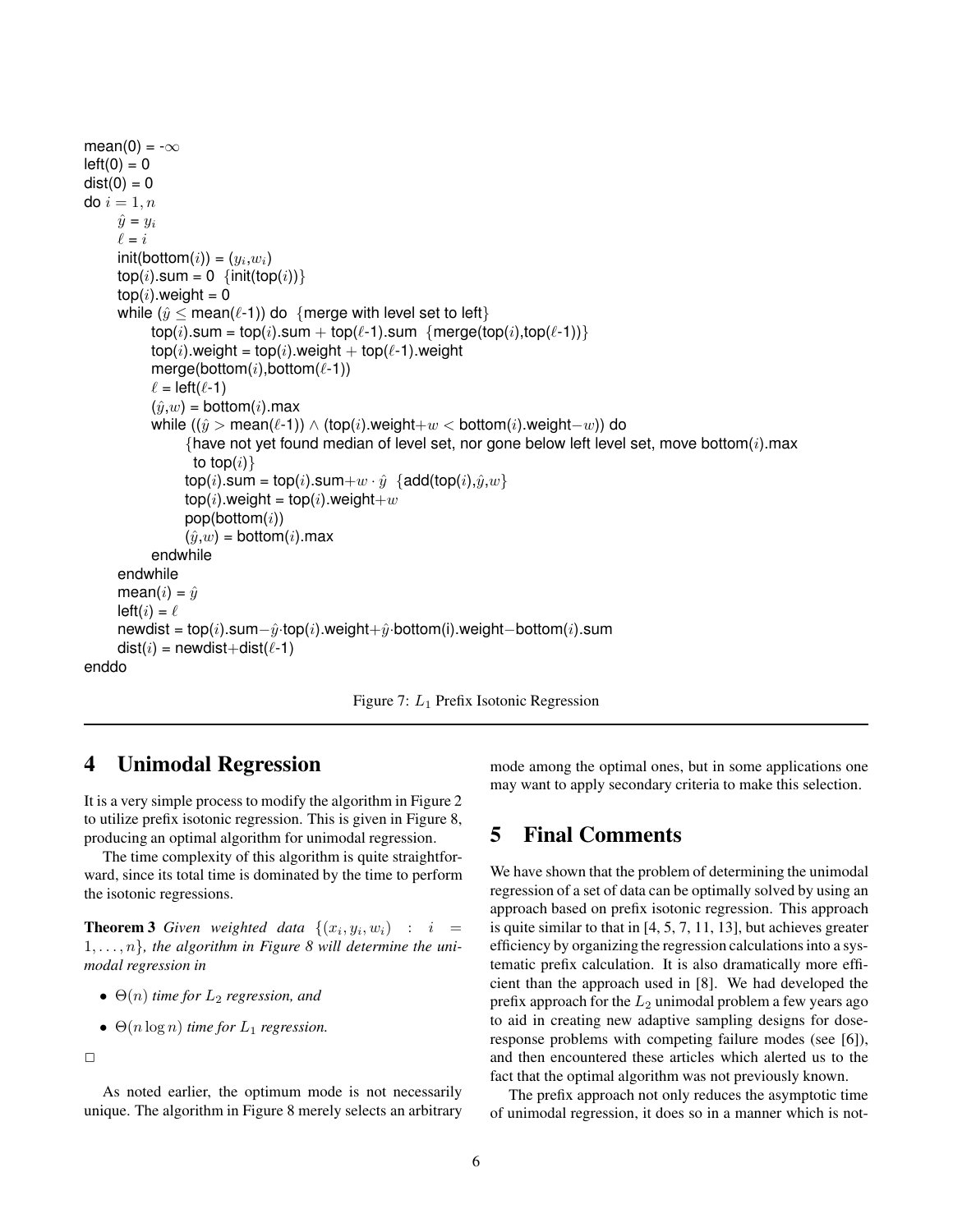${dist}(i)$ : norm of increasing isotonic regression on indices  $1 \ldots i$ 

 ${distr(i)}$ : norm of decreasing isotonic regression on indices  $i \ldots n$ 

```
{{mean}(i): mean of level set containing x_i in
 increasing isotonic regression on 1 \ldots i{meanr(i): mean of level set containing x_i in
 decreasing isotonic regression on i \ldots n{left(i): left endpoint of level set containing x_i in
 increasing isotonic regression on 1 \ldots i{right(i): right endpoint of level set containing x_i in
 decreasing isotonic regression on i \dots n{mode: mode of unimodal regression}
```
determine increasing prefix isotonic regression, storing results in distl, meanl, left determine decreasing prefix isotonic regression, storing results in distr, meanr, right mode =  $\arg \min \{ \text{dist}(i) + \text{dist}(i): 1 \leq i \leq n \}$ unimodal reg = increasing isotonic reg{1 . . . mode} ∪ decreasing isotonic reg{mode ...  $n$ }

Figure 8: Unimodal Regression

icable even for small data sets. Prefix isotonic regression on a set of values needs only the same amount of time as the fastest published algorithms for a single isotonic regression on the same values.

Most work on isotonic or unimodal regression has concentrated on  $L_2$  regression, which is analytically and computationally simpler than  $L_1$  regression. Even for regular  $L_1$  isotonic regression, it was an open question whether it could be accomplished in  $\Theta(n \log n)$  worst-case time (see the concluding remarks in [10]). This paper shows that this can indeed be achieved, and our approach can also be adapted to solve the  $L_1$  isotonic regression problem when there are multiple weighted data values with the same independent coordinate, again taking  $\Theta(n \log n)$  time for n data values. (This problem was examined in [10])

In a later paper, we will also give an algorithm for  $L_{\infty}$  prefix isotonic regression and unimodal regression, which also appears to supply the first algorithm for standard  $L_{\infty}$  isotonic regression. Isotonic or unimodal regression for other  $L_p$  norms appears to be of miniscule interest, and is computationally more challenging since it may not even be possible to exactly determine the mean of a level set. However, the basic approach used for  $L_1$  prefix regression in Figure 7 should be of use for general metrics, moving single points from bottom() to  $top()$  until a mean is reached (though the mean may now be between data values).

One might also consider extending unimodal regression to

index structures other than the linear ordering of the index set used here. For example,  $L_2$  isotonic regression on rooted trees has been studied, and it is known that it can be determined in  $\Theta(n \log n)$  time for an arbitrary tree of n nodes [9]. If the basic tree structure were known, but the root unknown, then a unimodal regression would be needed to locate the best root, and it is an open question as to whether this can be accomplished in  $\Theta(n \log n)$  time. Further, the question of general  $L_p$  isotonic or unimodal regression on trees has apparently never been studied, perhaps because no applications have yet required this.

#### Acknowledgements

This work was supported in part by National Science Foundation grant DMS-9504980. I thank Janis Hardwick for her help in preparing this paper.

### References

- [1] Ayer, M., Brunk, H.D., Ewing, G.M., Reid, W.T. and Silverman, E. (1955), "An empirical distribution function for sampling with incomplete information", *Ann. Math. Statist.* 26, pp. 641–647.
- [2] Chakravarti, N. (1989), "Isotonic median regression: a linear programming approach", *Math. of Oper. Research* 14 (2), pp. 303–308.
- [3] Corman, T.H., Leiserson, C.E., and Rivest, R.L. (1989), *Introduction to Algorithms*, MIT Press.
- [4] Frisén, M. (1980), "Unimodal regression", *The Statistician* 35, pp. 304–307.
- [5] Geng, Z. and Shi, N.-Z. (1990), "Isotonic regression for umbrella orderings", *Appl. Statist.* 39, pp. 397–424.
- [6] Hardwick, J. and Stout, O.F. (2000), "Optimizing a unimodal response function for binary variables", in *Optimum Design 2000*, A. Zhigljavsky, ed., Kluwer, in press.
- [7] Mureika, R.A., Turner, T.R., and Wollan, P.C. (1992), "An algorithm for unimodal isotonic regression, with application to locating a maximum", Univ. New Brunswick Dept. Math. and Stat. Tech. Report 92–4.
- [8] Pan, G. (1996), "Subset selection with additional order information", *Biometrics* 52, pp. 1363–1374.
- [9] Pardalos, P.M. and Xue, G.-L. (1999), "Algorithms for a class of isotonic regression problems", *Algorithmica* 23, pp. 211–222.